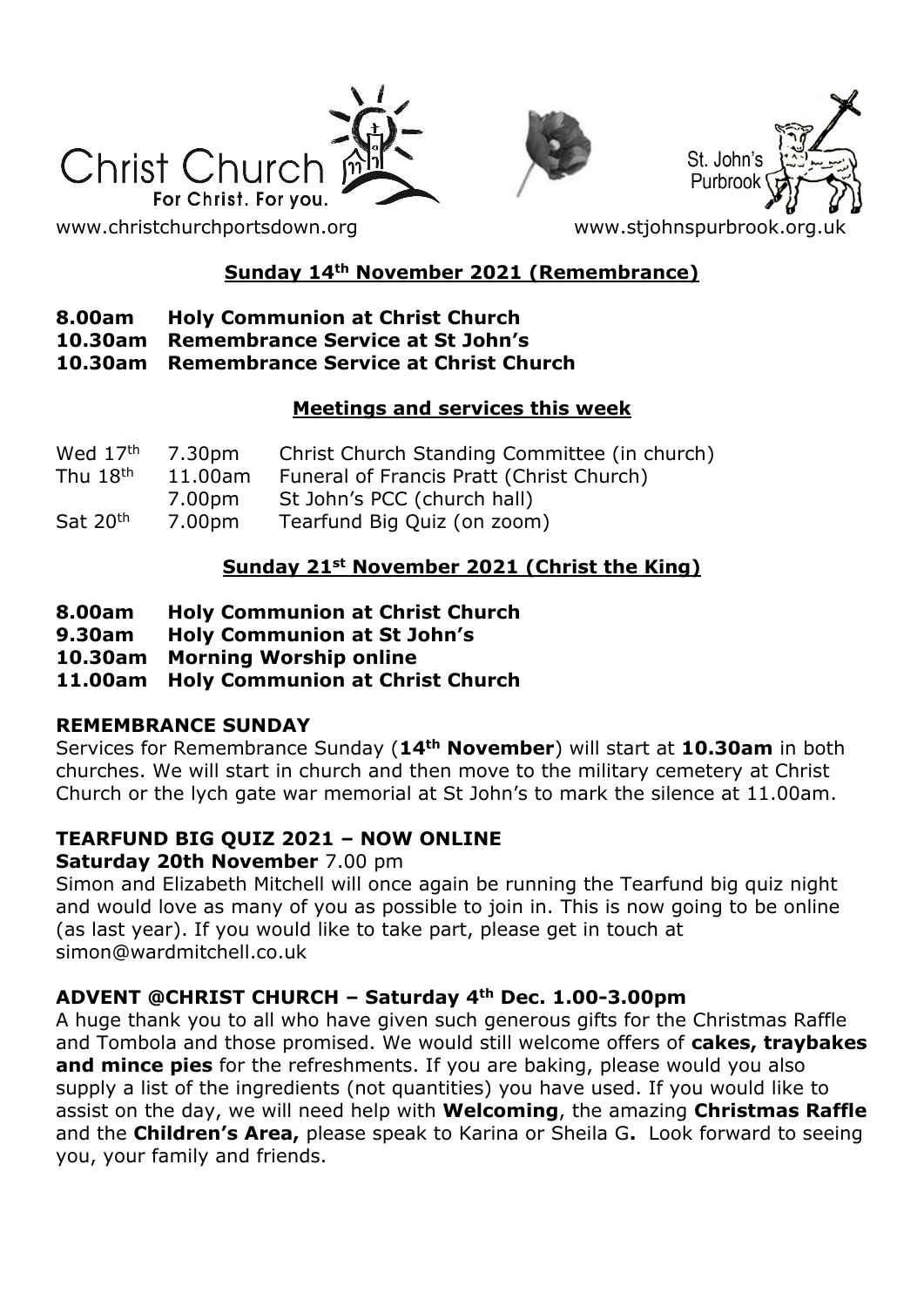#### **CHRISTMAS GIFTS**

We are once more collecting Christmas gifts for three local organisations:

**The Roberts Centre:** toys and toiletries for young families (unwrapped) **All Saints Hostel:** toiletries and clothes (e.g. socks, hats, gloves) (unwrapped) for young people (aged 16-25)

**The Grange Hostel:** toiletries and clothes (e.g. socks, hats, gloves) (wrapped) for adult males.

All gifts should be new and must have no alcoholic content. They can be brought to either church. Please identify them as 'Christmas Gift' so that they don't get mixed up with items for our Advent event!

#### **CLEANING AT ST JOHN'S**

Could you go on the rota to clean St John's Church so that it is ready for our services? Speak to Kim Clayton for more information.

| <b>CONTACTS</b>     |                                            |  |  |
|---------------------|--------------------------------------------|--|--|
| <b>Vicar</b>        | Revd Andy Wilson (day off Monday)          |  |  |
|                     | vicar@christchurchportsdown.org            |  |  |
|                     | purbrookvicar@gmail.com                    |  |  |
| Curate              | Revd Matt Grove (day off Saturday)         |  |  |
|                     | matt.grove@christchurchportsdown.org       |  |  |
| Churchwarden        | <b>Stephen Anderson</b>                    |  |  |
| <b>CCP</b>          | stephen.anderson@christchurchportsdown.org |  |  |
| <b>Churchwarden</b> | <b>Karina Golledge</b>                     |  |  |
| <b>CCP</b>          | thegolledges@btinternet.com                |  |  |
| <b>Churchwarden</b> | <b>Bill Jeffery</b>                        |  |  |
| <b>SJP</b>          | purbrookchurch@qmail.com                   |  |  |
| <b>Hall Manager</b> | Jacqui Wilson                              |  |  |
| <b>CCP</b>          | hall.manager@christchurchportsdown.org     |  |  |
| Website             | <b>Matt Doe</b>                            |  |  |
|                     | webmaster@christchurchportsdown.org        |  |  |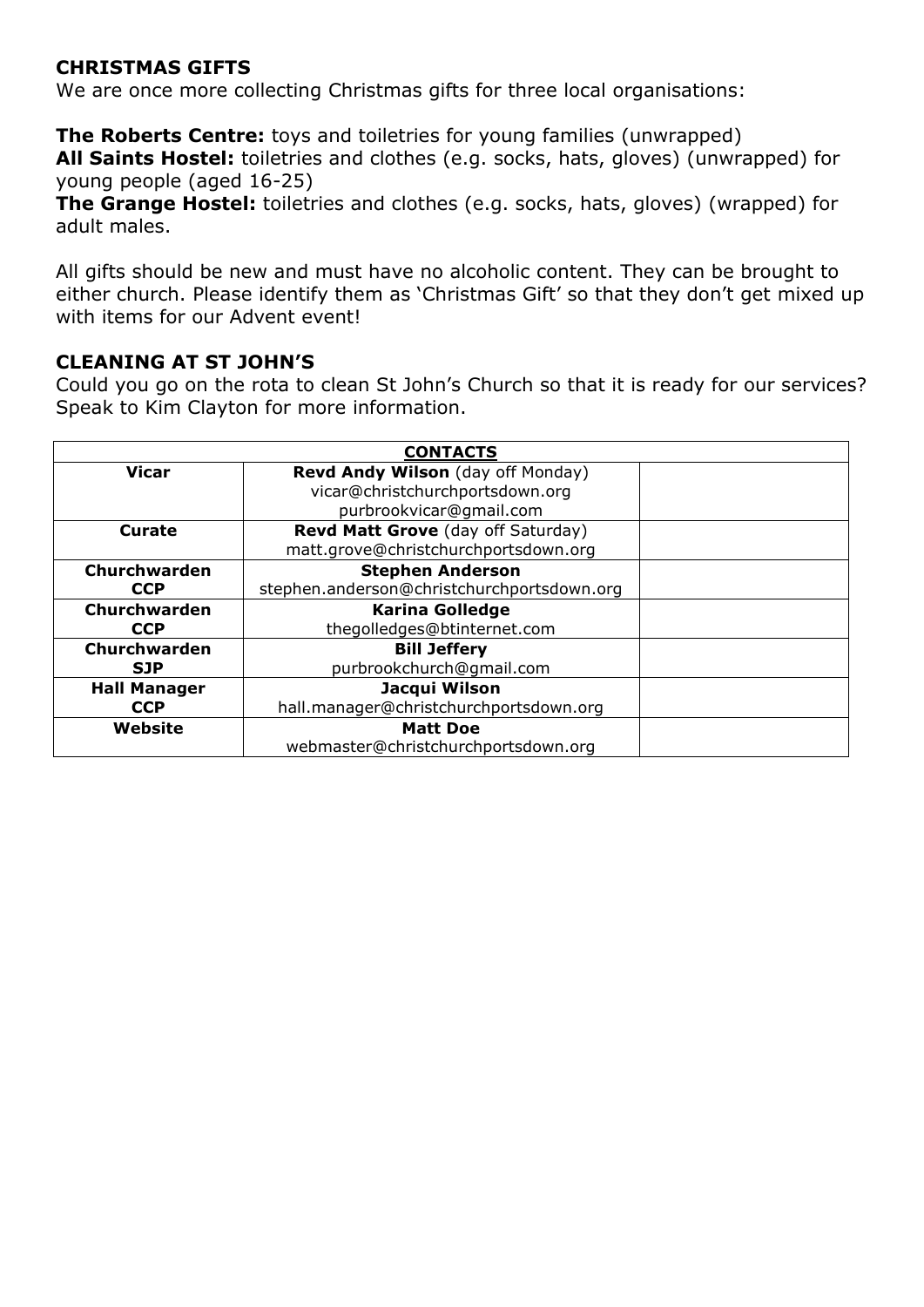# **Sunday 14 November 2021**

Remembrance Sunday

### **Collect**

Heavenly Lord, you long for the world's salvation: stir us from apathy, restrain us from excess and revive in us new hope that all creation will one day be healed in Jesus Christ our Lord. Amen.

### **Daniel 12.1–3**

<sup>1</sup> `At that time Michael, the great prince, the protector of your people, shall arise. There shall be a time of anguish, such as has never occurred since nations first came into existence. But at that time your people shall be delivered, everyone who is found written in the book.  $2$  Many of those who sleep in the dust of the earth shall awake, some to everlasting life, and some to shame and everlasting contempt.  $3$  Those who are wise shall shine like the brightness of the sky, and those who lead many to righteousness, like the stars for ever and ever.

### *This is the word of the Lord. Thanks be to God.*

# **Psalm 16**

- 1 Preserve me, O God, for in you have I taken refuge; I have said to the Lord, 'You are my lord, all my good depends on you.'
- 2 All my delight is upon the godly that are in the land, upon those who are noble in heart.
- 3 Though the idols are legion that many run after, their drink offerings of blood I will not offer, neither make mention of their names upon my lips.
- 4 The Lord himself is my portion and my cup; in your hands alone is my fortune.
- 5 My share has fallen in a fair land; indeed, I have a goodly heritage.
- 6 I will bless the Lord who has given me counsel, and in the night watches he instructs my heart.
- 7 I have set the Lord always before me; he is at my right hand; I shall not fall.
- 8 Wherefore my heart is glad and my spirit rejoices; my flesh also shall rest secure.
- 9 For you will not abandon my soul to Death, nor suffer your faithful one to see the Pit.
- 10 You will show me the path of life; in your presence is the fullness of joy and in your right hand are pleasures for evermore.